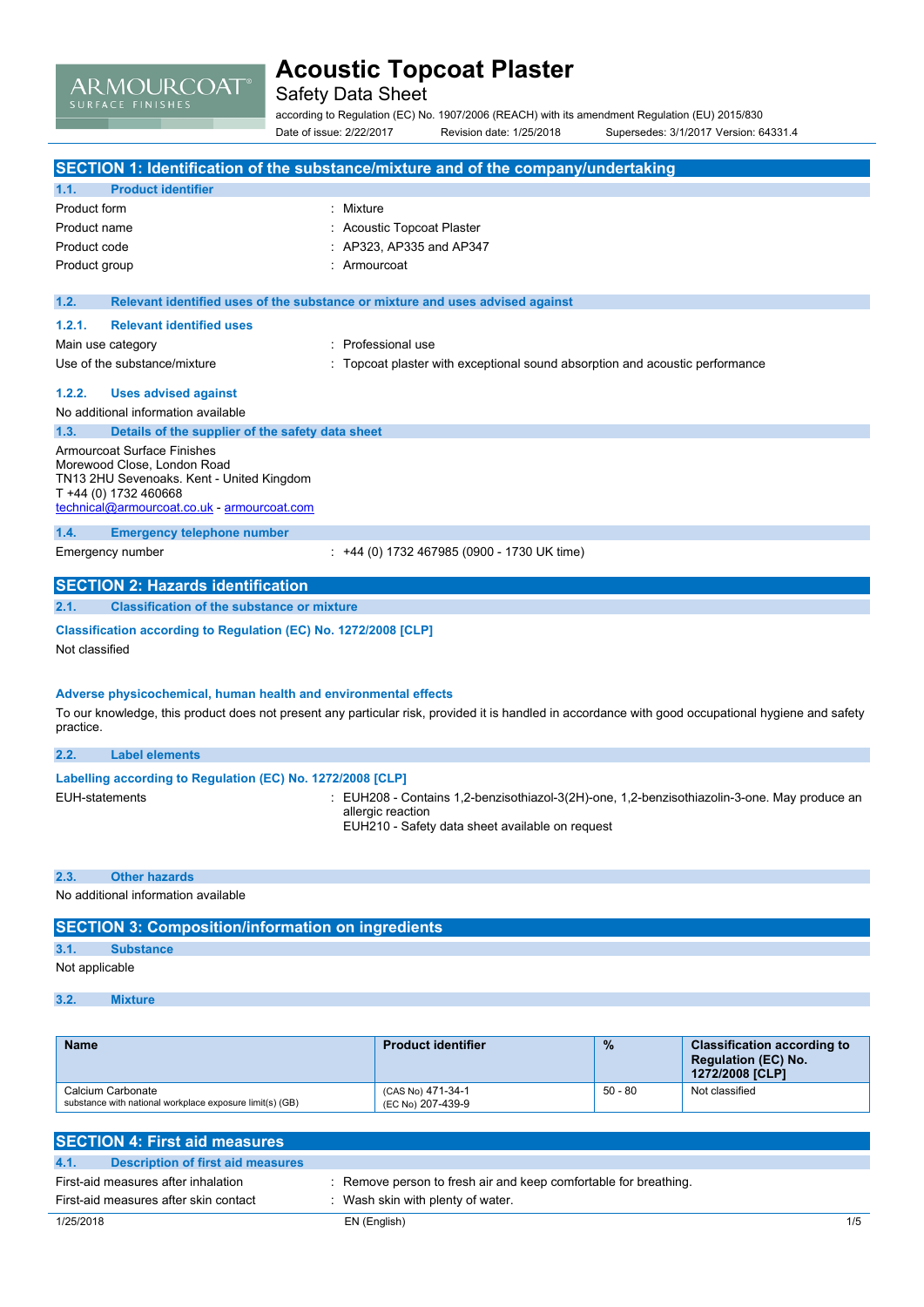### Safety Data Sheet

|                                                                                            | according to Regulation (EC) No. 1907/2006 (REACH) with its amendment Regulation (EU) 2015/830 |                                                                                                                                             |  |
|--------------------------------------------------------------------------------------------|------------------------------------------------------------------------------------------------|---------------------------------------------------------------------------------------------------------------------------------------------|--|
| First-aid measures after eye contact                                                       |                                                                                                | : Rinse eyes with water as a precaution.                                                                                                    |  |
| First-aid measures after ingestion                                                         |                                                                                                | : Call a poison center or a doctor if you feel unwell.                                                                                      |  |
| 4.2.                                                                                       | Most important symptoms and effects, both acute and delayed                                    |                                                                                                                                             |  |
| No additional information available                                                        |                                                                                                |                                                                                                                                             |  |
| 4.3.                                                                                       | Indication of any immediate medical attention and special treatment needed                     |                                                                                                                                             |  |
| Treat symptomatically.                                                                     |                                                                                                |                                                                                                                                             |  |
| <b>SECTION 5: Firefighting measures</b>                                                    |                                                                                                |                                                                                                                                             |  |
| 5.1.<br><b>Extinguishing media</b>                                                         |                                                                                                |                                                                                                                                             |  |
| Suitable extinguishing media                                                               |                                                                                                | : Water spray. Dry powder. Foam. Carbon dioxide.                                                                                            |  |
| 5.2.                                                                                       | Special hazards arising from the substance or mixture                                          |                                                                                                                                             |  |
| Hazardous decomposition products in case of<br>fire                                        |                                                                                                | : Toxic fumes may be released.                                                                                                              |  |
| 5.3.<br><b>Advice for firefighters</b>                                                     |                                                                                                |                                                                                                                                             |  |
| Protection during firefighting                                                             |                                                                                                | : Do not attempt to take action without suitable protective equipment. Self-contained breathing<br>apparatus. Complete protective clothing. |  |
| <b>SECTION 6: Accidental release measures</b>                                              |                                                                                                |                                                                                                                                             |  |
| 6.1.                                                                                       | Personal precautions, protective equipment and emergency procedures                            |                                                                                                                                             |  |
| 6.1.1.<br>For non-emergency personnel                                                      |                                                                                                |                                                                                                                                             |  |
| Emergency procedures                                                                       | : Ventilate spillage area.                                                                     |                                                                                                                                             |  |
| 6.1.2.<br>For emergency responders                                                         |                                                                                                |                                                                                                                                             |  |
| Protective equipment                                                                       |                                                                                                | Do not attempt to take action without suitable protective equipment. For further information                                                |  |
|                                                                                            |                                                                                                | refer to section 8: "Exposure controls/personal protection".                                                                                |  |
| 6.2.<br><b>Environmental precautions</b>                                                   |                                                                                                |                                                                                                                                             |  |
| Avoid release to the environment.                                                          |                                                                                                |                                                                                                                                             |  |
| 6.3.                                                                                       | Methods and material for containment and cleaning up                                           |                                                                                                                                             |  |
| Methods for cleaning up<br>Other information                                               |                                                                                                | : Take up liquid spill into absorbent material.<br>: Dispose of materials or solid residues at an authorized site.                          |  |
|                                                                                            |                                                                                                |                                                                                                                                             |  |
| 6.4.<br><b>Reference to other sections</b><br>For further information refer to section 13. |                                                                                                |                                                                                                                                             |  |
|                                                                                            |                                                                                                |                                                                                                                                             |  |
| <b>SECTION 7: Handling and storage</b><br>7.1.<br><b>Precautions for safe handling</b>     |                                                                                                |                                                                                                                                             |  |
| Precautions for safe handling                                                              |                                                                                                | Ensure good ventilation of the work station. Wear personal protective equipment.                                                            |  |
| Hygiene measures                                                                           | product.                                                                                       | Do not eat, drink or smoke when using this product. Always wash hands after handling the                                                    |  |
| 7.2.                                                                                       | Conditions for safe storage, including any incompatibilities                                   |                                                                                                                                             |  |
| Storage conditions                                                                         |                                                                                                | : Store in a well-ventilated place. Keep cool.                                                                                              |  |
| 7.3.<br><b>Specific end use(s)</b>                                                         |                                                                                                |                                                                                                                                             |  |
| No additional information available                                                        |                                                                                                |                                                                                                                                             |  |
|                                                                                            | <b>SECTION 8: Exposure controls/personal protection</b>                                        |                                                                                                                                             |  |
| <b>Control parameters</b><br>8.1.                                                          |                                                                                                |                                                                                                                                             |  |
| Calcium Carbonate (471-34-1)                                                               |                                                                                                |                                                                                                                                             |  |
| United Kingdom                                                                             | Local name                                                                                     | Calcium carbonate                                                                                                                           |  |
| United Kingdom                                                                             | WEL TWA (mg/m <sup>3</sup> )                                                                   | 10 mg/m <sup>3</sup>                                                                                                                        |  |

### **8.2. Exposure controls**

### **Appropriate engineering controls:**

Ensure good ventilation of the work station.

### **Hand protection:**

Protective gloves

#### **Eye protection:**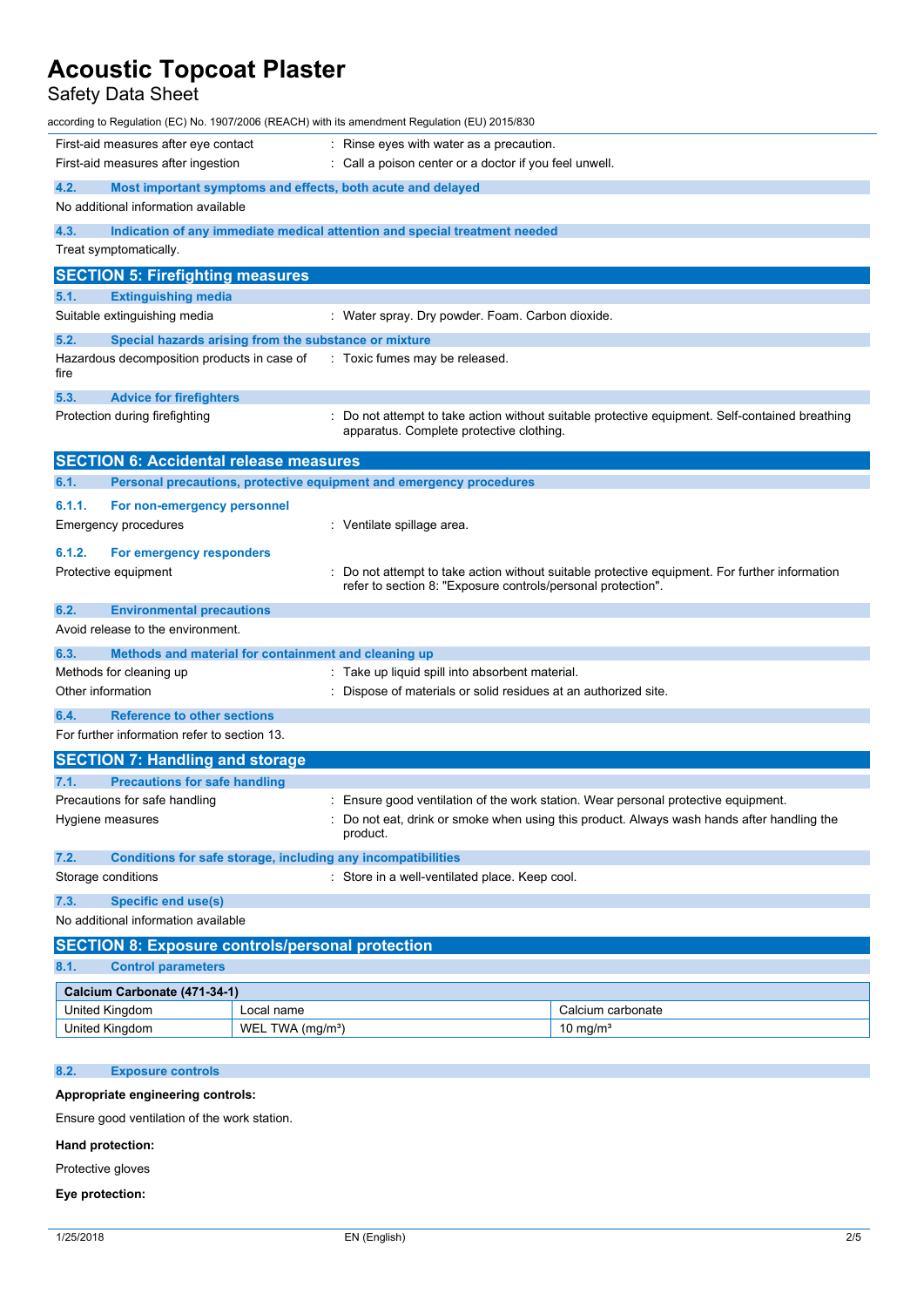## Safety Data Sheet

according to Regulation (EC) No. 1907/2006 (REACH) with its amendment Regulation (EU) 2015/830

#### Safety glasses

#### **Skin and body protection:**

Wear suitable protective clothing

#### **Respiratory protection:**

In case of insufficient ventilation, wear suitable respiratory equipment

#### **Environmental exposure controls:**

Avoid release to the environment.

| <b>SECTION 9: Physical and chemical properties</b>            |                     |
|---------------------------------------------------------------|---------------------|
| 9.1.<br>Information on basic physical and chemical properties |                     |
| Physical state                                                | : Liquid            |
| Appearance                                                    | : Paste.            |
| Colour                                                        | White.              |
| Odour                                                         | : Odourless.        |
| Odour threshold                                               | No data available   |
| рH                                                            | : No data available |
| Relative evaporation rate (butylacetate=1)                    | No data available   |
| Melting point                                                 | Not applicable      |
| Freezing point                                                | No data available   |
| Boiling point                                                 | : No data available |
| Flash point                                                   | No data available   |
| Auto-ignition temperature                                     | : No data available |
| Decomposition temperature                                     | No data available   |
| Flammability (solid, gas)                                     | : Not applicable    |
| Vapour pressure                                               | No data available   |
| Relative vapour density at 20 °C                              | : No data available |
| Relative density                                              | $: 1.3 - 1.35$      |
| Solubility                                                    | : No data available |
| Log Pow                                                       | No data available   |
| Viscosity, kinematic                                          | : No data available |
| Viscosity, dynamic                                            | No data available   |
| <b>Explosive properties</b>                                   | : No data available |
| Oxidising properties                                          | No data available   |
| Explosive limits                                              | : No data available |
| 9.2.<br><b>Other information</b>                              |                     |

#### No additional information available

|                                 | <b>SECTION 10: Stability and reactivity</b>                                        |  |
|---------------------------------|------------------------------------------------------------------------------------|--|
| 10.1.                           | <b>Reactivity</b>                                                                  |  |
|                                 | The product is non-reactive under normal conditions of use, storage and transport. |  |
| 10.2.                           | <b>Chemical stability</b>                                                          |  |
| Stable under normal conditions. |                                                                                    |  |
| 10.3.                           | <b>Possibility of hazardous reactions</b>                                          |  |
|                                 | No dangerous reactions known under normal conditions of use.                       |  |
| 10.4.                           | <b>Conditions to avoid</b>                                                         |  |
|                                 | None under recommended storage and handling conditions (see section 7).            |  |
| 10.5.                           | <b>Incompatible materials</b>                                                      |  |
|                                 | No additional information available                                                |  |

**10.6. Hazardous decomposition products**

Under normal conditions of storage and use, hazardous decomposition products should not be produced.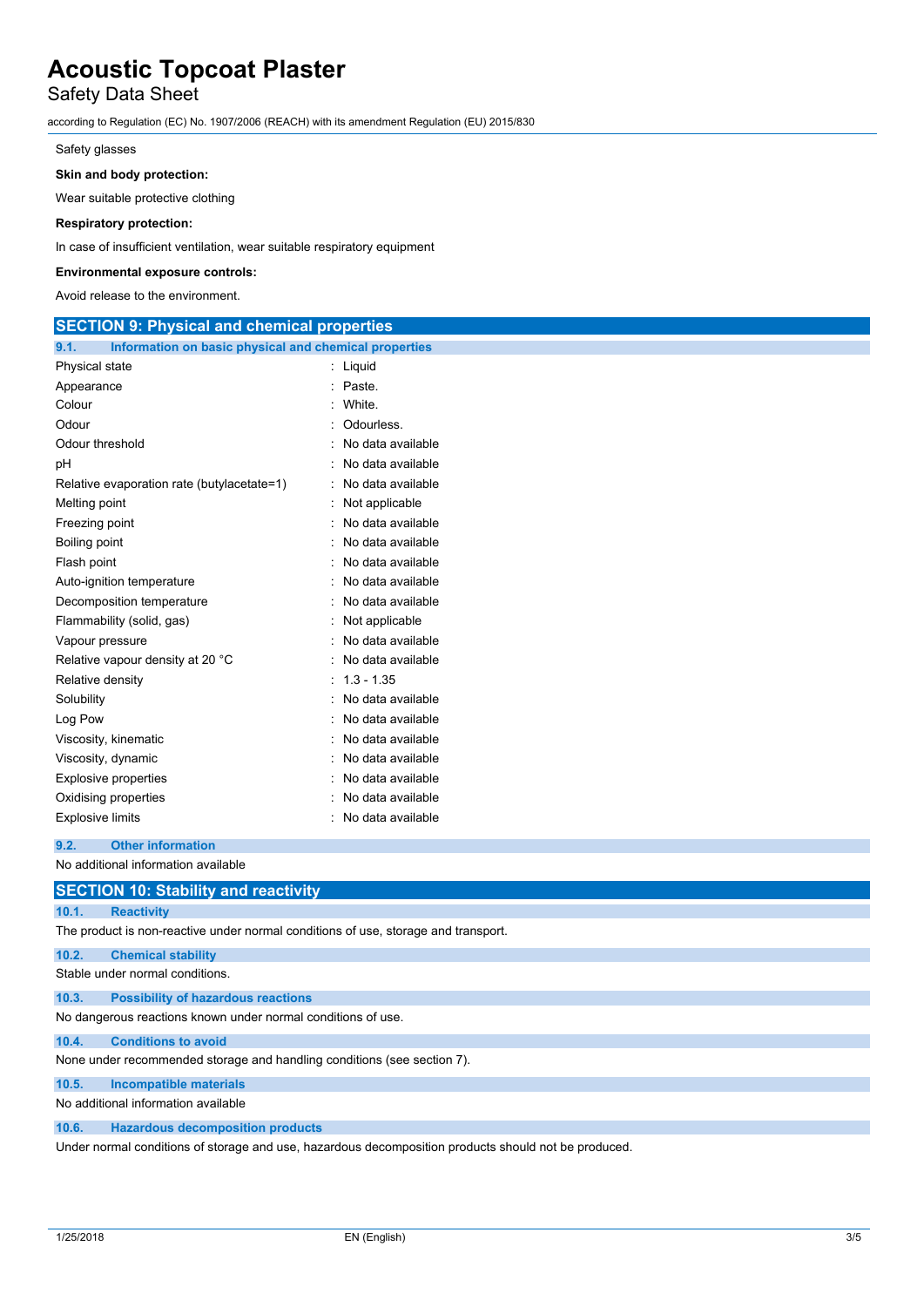Safety Data Sheet

according to Regulation (EC) No. 1907/2006 (REACH) with its amendment Regulation (EU) 2015/830

| <b>SECTION 11: Toxicological information</b>                                              |                                                                                             |
|-------------------------------------------------------------------------------------------|---------------------------------------------------------------------------------------------|
| Information on toxicological effects<br>11.1.                                             |                                                                                             |
| Acute toxicity (oral)                                                                     | : Not classified                                                                            |
| Acute toxicity (dermal)                                                                   | Not classified                                                                              |
| Acute toxicity (inhalation)                                                               | Not classified                                                                              |
| Skin corrosion/irritation                                                                 | Not classified                                                                              |
| Serious eye damage/irritation                                                             | Not classified                                                                              |
| Respiratory or skin sensitisation                                                         | Not classified                                                                              |
| Germ cell mutagenicity                                                                    | Not classified                                                                              |
| Carcinogenicity                                                                           | Not classified                                                                              |
| Reproductive toxicity                                                                     | Not classified                                                                              |
| Specific target organ toxicity (single exposure)                                          | : Not classified                                                                            |
| Specific target organ toxicity (repeated<br>exposure)                                     | : Not classified                                                                            |
| Aspiration hazard                                                                         | : Not classified                                                                            |
| <b>SECTION 12: Ecological information</b>                                                 |                                                                                             |
| 12.1.<br><b>Toxicity</b>                                                                  |                                                                                             |
| Ecology - general                                                                         | The product is not considered harmful to aquatic organisms nor to cause long-term adverse   |
|                                                                                           | effects in the environment.                                                                 |
| Acute aquatic toxicity                                                                    | Not classified                                                                              |
| Chronic aquatic toxicity                                                                  | Not classified                                                                              |
| 12.2.<br><b>Persistence and degradability</b>                                             |                                                                                             |
| No additional information available                                                       |                                                                                             |
| 12.3.<br><b>Bioaccumulative potential</b>                                                 |                                                                                             |
| No additional information available                                                       |                                                                                             |
|                                                                                           |                                                                                             |
| 12.4.<br><b>Mobility in soil</b><br>No additional information available                   |                                                                                             |
|                                                                                           |                                                                                             |
| 12.5.<br><b>Results of PBT and vPvB assessment</b><br>No additional information available |                                                                                             |
| <b>Other adverse effects</b><br>12.6.                                                     |                                                                                             |
| No additional information available                                                       |                                                                                             |
|                                                                                           |                                                                                             |
| <b>SECTION 13: Disposal considerations</b>                                                |                                                                                             |
| 13.1.<br><b>Waste treatment methods</b>                                                   |                                                                                             |
| Waste treatment methods                                                                   | Dispose of contents/container in accordance with licensed collector's sorting instructions. |
| <b>SECTION 14: Transport information</b>                                                  |                                                                                             |
| In accordance with ADR / RID / IMDG / IATA / ADN                                          |                                                                                             |
| 14.1.<br><b>UN number</b>                                                                 |                                                                                             |
| UN-No. (ADR)                                                                              | : Not applicable                                                                            |
| UN-No. (IMDG)                                                                             | Not applicable                                                                              |
| UN-No. (IATA)                                                                             | Not applicable                                                                              |
| UN-No. (RID)                                                                              | Not applicable                                                                              |
| 14.2.<br><b>UN proper shipping name</b>                                                   |                                                                                             |
| Proper Shipping Name (ADR)                                                                | Not applicable                                                                              |
| Proper Shipping Name (IMDG)                                                               | Not applicable                                                                              |
| Proper Shipping Name (IATA)                                                               | Not applicable                                                                              |
| Proper Shipping Name (RID)                                                                | Not applicable                                                                              |
| 14.3.<br><b>Transport hazard class(es)</b>                                                |                                                                                             |
| <b>ADR</b>                                                                                |                                                                                             |

| Transport hazard class(es) (ADR) | Not applicable |     |
|----------------------------------|----------------|-----|
| 1/25/2018                        | EN (English)   | 4/5 |